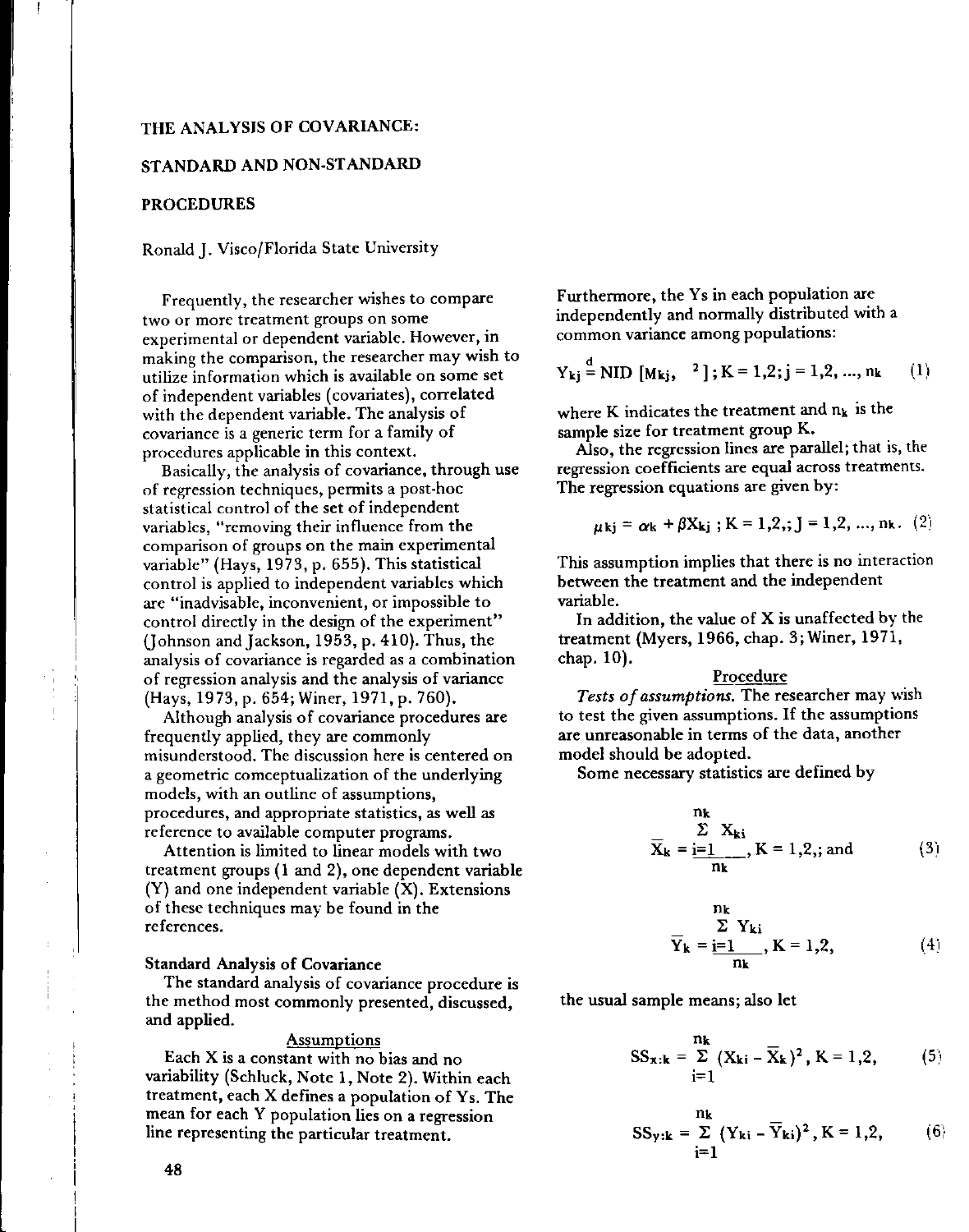the usual sums of squares. Finally, define

$$
SP_{xy:k} = \sum_{i=1}^{n_k} (X_{ki} - \overline{X}_k) (Y_{ki} - \overline{Y}_k), K = 1,2, (7)
$$

**the usual sums of cross products.**

,

Let  $b_k$  be the estimate of the regression coefficient calculated independently for group K. Then.

$$
b_{\mathbf{k}} = \frac{\mathbf{S} P_{\mathbf{X} \mathbf{y}: \mathbf{k}}}{\mathbf{S} \mathbf{S}_{\mathbf{x}: \mathbf{k}}}, \mathbf{K} = 1, 2.
$$
 (8)

**To test the assumption of equal variances, compute the ratio**

$$
F = \frac{S_1^2}{S_2^2},
$$
 (9)

**where**

$$
S_k^2 = \frac{SS_{y:k} - b_k SP_{xy:k}}{n_k - 2}
$$
  
= 
$$
\frac{SS_{y:k} - b_k^2 SS_{x:k}}{n_k - 2}
$$
; K = 1,2,(10)

(Crow, Davis, and Maxfield, 1960, pp. 74, 161; Johnson and Jackson, 1953, pp. 417-8; Schluck, Note 1). The F-test suggested by Equation 9 is a two-tailed test with  $df = (1, n_1, +n_2, -4)$ .

Often, the assumption of equal variances is not formally tested: the analysis of covariance is not sensitive to moderate departures from this assumption, although large departures may invalidate the results.

The assumption of linearity is frequently made without careful inspection of the data. In some **instances, q**uadratic **or even cubic regression** equations may be more suitable. For example, the researcher may find that the model

$$
\mu_{kj} = \alpha k + \beta_1 X_{kj} + \beta_2 X_{kj}^2 ; K = 1, 2, j = 1, 2, ..., n_k
$$
\n(11)

is more appropriate for the data. Formal tests, if desired, are available (e.g., see Winer, 1971).

The most critical assumption of the standard analysis of covariance model is the equality of **regression coefficients across treatments. Hays** (1973, p. 657) calls this assumption "the biggest hitch" in applying the analysis. Although some researchers fail to test for equal coefficients before **conducting a standard analysis of covariance, such an oversight may lead to serious errors of interpretation.**

To test the hypothesis that  $\beta_1 = \beta_2 = \beta$  (a common regression coefficient assumed by Equation 2), one may form the ratio

(b, -b2)2 F = 1 1 S2RES,I -- +-- SS"I SS,,2

where  
\n
$$
S^{2} \text{RES} \cdot I = \frac{SS_{y:1} + SS_{y:2} - b_{1}SP_{xy:1} - b_{2}SP_{xy:2}}{n_{1} + n_{2} - 4}
$$
\n(13)

(Crow, Davis, and Maxfield, 1960, p. 161; Hays, 1973, pp. 657-8; Johnson and Jackson, 1959, pp. 418-9; Myers, 1966, p. 310; Walker and Lev, 1953, pp. 390-3; Schluck, Note 2). The obtained F-ratio is compared to the tabled F with  $df = (1, n_1 + n_2 - 4).$ 

If the hypothesis of a common regression coefficient is rejected, the application of a standard analysis of covariance procedure is extremely questionable: the researcher should look for another model. It is not implied that a failure to reject this hypothesis justifies the employment of the standard model.

*Common regression coefficient.* Since the standard analysis of covariance model assumes that **the regression coefficients are equal across** treatments, differences in the coefficient estimates obtained independently for each group are attributed to sampling error.

Therefore, the data are pooled to obtain an estimate of the common regression coefficient. The pooled estimate is

$$
b_c = \frac{b_1 SS_{x:1} + b_2 SS_{x:2}}{SS_{x:1} + SS_{x:2}}
$$

$$
= \frac{SP_{xy:1} + SP_{xy:2}}{SS_{x:1} + SS_{x:2}}
$$
(14)

(Johnson and Jackson, 1959, p. 418; Walker and Lev, 1953, p. 390; Schluck, Note 2).

Note that any test of the assumption of equal **regression coefficients across treatments must be** conducted before employing the standard analysis of covariance procedure: the standard model imposes a pooled coefficient estimate without testing that assumption.

Figure 1 illustrates a hypothetical situation. Regression equations calculated independently for each group are represented by dashed lines. These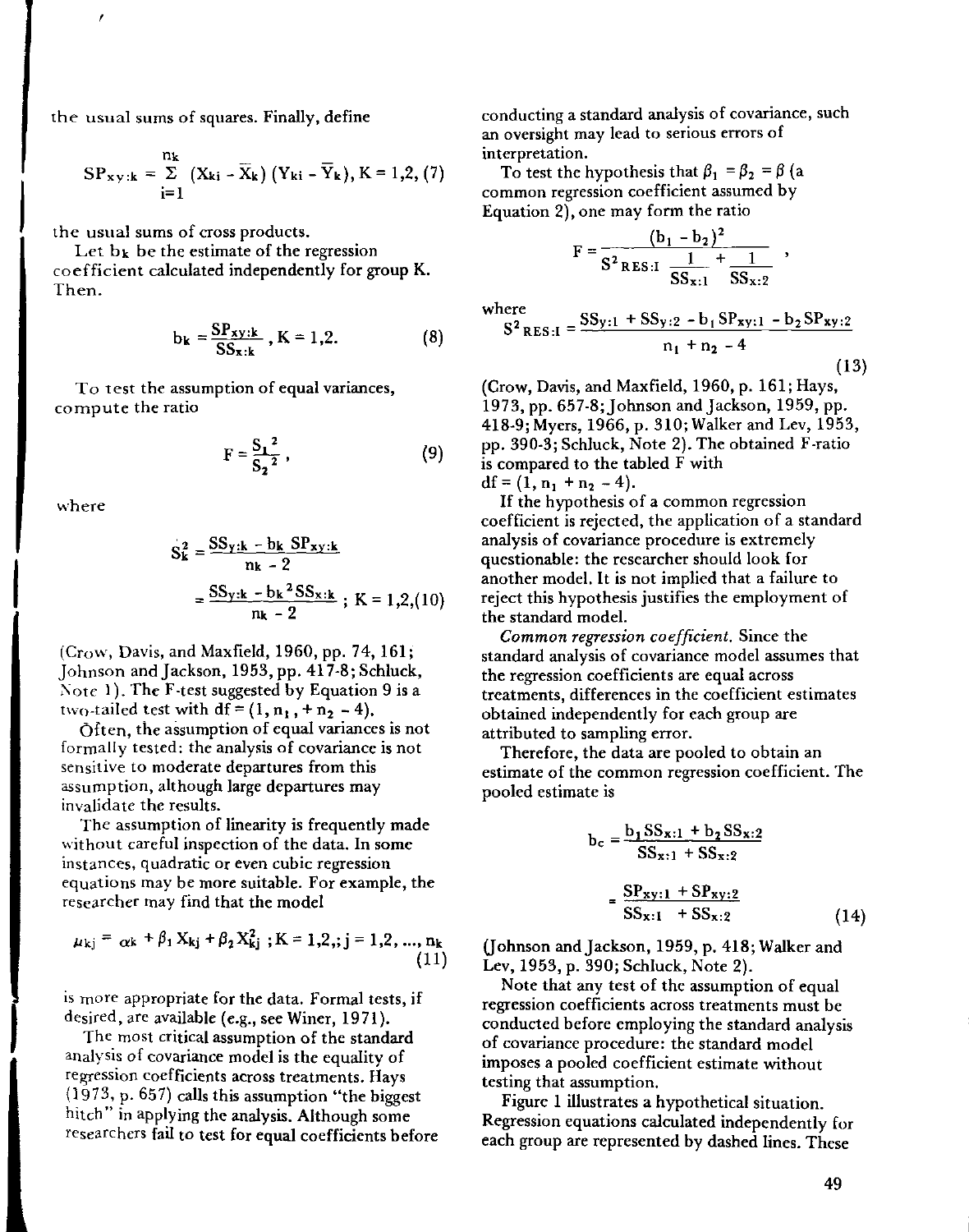

Figure 1. A standard analysis of covariance model. **Dashed lines are regression lines** calculated independently for each **treatment group; solid lines are imposed** by the model using a pooled estimate of  $an$  assumed common regression coefficient. ( $\overline{X}_1$  and  $\overline{X}_2$  are sample X means;  $\overline{Y}_1$  and  $\overline{Y}_2$  are sample Y means.)

**lines are not, in general, parallel. However, the standard analysis of covariance model assumes a common regression coefficient for all treatments** and therefore imposes parallel lines on the data. **In** Figure 1, the imposed regression lines are solid.

For each group, both regression lines pass through the point  $(X_k, Y_k)$  of sample means; this will always be the case. Roughly speaking, the pooled regression coefficient imposed on the data has the effect of rotating each independently estimated regression line about the point  $(X_k, Y_k)$ until the lines are parallel.

*Test of equal intercepts.* In Figure 2, a pooled coefficient estimate has already been imposed on the data. The regression lines yield predicted Y means for given X values. The standard analysis of covariance procedure compares the predicted Y means for a particular X value, usually  $X = \overline{X}$ . These predicted Y means are frequently called adjusted Y means.

**In** Figure 2, the difference between the adjusted Y means is equal to the vertical distance between the regression lines at  $X = \overline{X}$ . However, since the



Figure 2. A standard analysis of covariance model. (With  $\overline{\mathbf{X}}_1$  ,  $\overline{\mathbf{X}}_2$  the sample  $\underline{\mathbf{X}}$  means;  $\overline{\mathbf{Y}}_1$ Y **2 the sample Y means; Y' 1, Y'2' the** adjusted Y means;  $a_1$ ,  $a_2$  the intercepts of lines 1 and 2, respectively. X is the overall X mean.)

**lines are parallel, this distance remains constant for** all values of X. At  $X = 0$ , the vertical distance between the lines is the difference  $(a_1 - a_2)$ **between the intercept estimates, where**

$$
a_{k} = \overline{Y}_{k} - b_{c} \overline{X}_{k}. \qquad (15)
$$

Therefore, in testing the hypothesis of equal treatment means for a given X value ( $\mu$ 1j =  $\mu$  2j at **Xj), the X value chosen is of no consequence;** either the difference between adjusted Y means or the difference between intercept estimates may be **used for convenience. The ratio**

$$
F = \frac{(a_1 - a_2)^2}{S^2 \text{RES} \cdot \text{II} \frac{n_1 + n_2}{n_1 n_2} + \frac{(\overline{X}_1 - \overline{X}_2)^2}{SS_{x:1} + SS_{x:2}}},
$$
  
where (16)

$$
S_{RES:II} = \frac{SS_{y:1} + SS_{y:2} - b_c(SP_{xy:1} + SP_{xy:2})}{n_1 + n_2 - 3},
$$
\n(17)

is compared to the critical F with  $df = (1, n_1 + n_2 - 3).$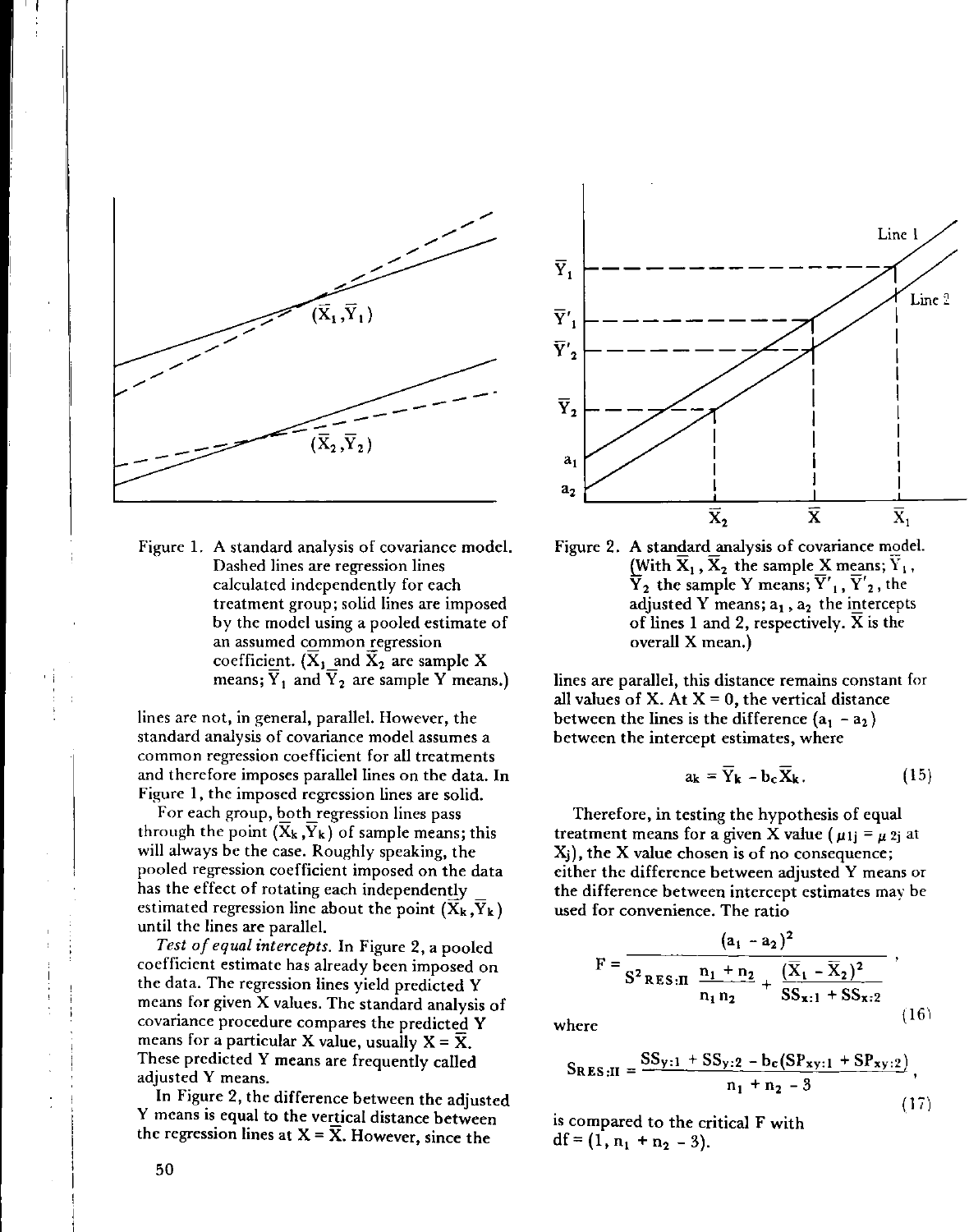If the F-ratio obtained in Equation 16 is **significant, the researchermight conclude that, on the average, there is a difference between treatments: that one treatment is "more effective"** than the other.

# Non-Standard Analysis of Covariance

Removing the simplifying assumption that the treatment regression coefficients are equal allows the application of an alternative procedure: the non-standard analysis of covariance (Schluck, Note 2).

Here, the researcher may ask if there is a significant difference between regression lines (treatments) at a particular X value of interest. In general, the answer will depend on what X value is **considered.**

Clearly, this non-standard analysis may be used in situations where the standard analysis does not apply (Walker and Lev, 1953, pp. 398-9).

# **Assumptions**

As with the standard model, each X is a constant unaffected by the treatment, and Equation 1 holds.

The means of the Y populations lie on a line defined by

$$
\mu_{kj} = \alpha k + \beta k X_{kj}; K = 1,2, j = 1,2, ..., n_k.
$$
 (18)

In general,  $\beta_1 \neq \beta_2$ .

### Procedure

*Tests of assumptions.* The researcher may test the assumption of equal variances with the F-ratio in Equation 9. Again, the analysis is insensitive to violations of this assumption.

The researcher *should* examine the data for linearity, and may conduct a formal test.

*Differences between predicted means.* A regression line is now determined independently for each group. Since *the* lines are no longer forced by assumption to be parallel, the vertical distance between the lines will depend, in general, on the value of X. Therefore, the difference in predicted means is a function of  $X$  and is given by

$$
D = (a_1 + b_1 X) - (a_2 + b_2 X)
$$
  
= (a<sub>1</sub> - a<sub>2</sub>) + (b<sub>1</sub> - b<sub>2</sub>) X. (19)

The difference D may assume negative values. The absolute value of the difference, Dl, is the distance between the lines.

Figure 3 ilIustrates a hypothetical situation. The regression equations are calculated independently

for each group, and the lines are not parallel. The distance between the lines at  $X = X'$  is less than the **distance** at  $X = X''$ .



Figure 3. A non-standard analysis of covariance model. The difference D between **regression lines is a function of X. Here,**  $D(X') < D(X'')$ .

*Test of equal treatment means.* The researcher may now test the hypothesis of equal treatment means for a given X value of interest  $(\mu_{1j} = \mu_{2j}$  at Xj) by testing the sjpnificance of D at tnat X value.

First, calculate  $S_D^2$ , the variance of D. The value of  $S_D^2$  at  $X = X_0$  is given by

$$
S_{D}^{2} = S_{RES:I}^{2} \frac{n_{1} + n_{2}}{n_{1}n_{2}} + \frac{(X_{0} - \overline{X}_{1})^{2}}{SS_{x:1}} + \frac{(X_{0} - \overline{X}_{2})^{2}}{SS_{x:2}}
$$
\n(20)

and the  $S^2$ RES: I is given in Equation 13. The ratio D/SD has the t-distribution for each fixed value of X (Walker and Lev, 1953, p. 400), and  $D^2/S_D^2$  has the F-distribution (Schluck, Note 2).

To test the significance of D for a given X value, one may calculate the ratio

$$
F = \frac{D^2}{S_D^2} \tag{21}
$$

and compare it to the critical F with df =  $(a, n_1 + n_2 - 4)$ .

*Regions of significance.* The researcher may not have particular X values of interest for which he or she wishes to examine the difference between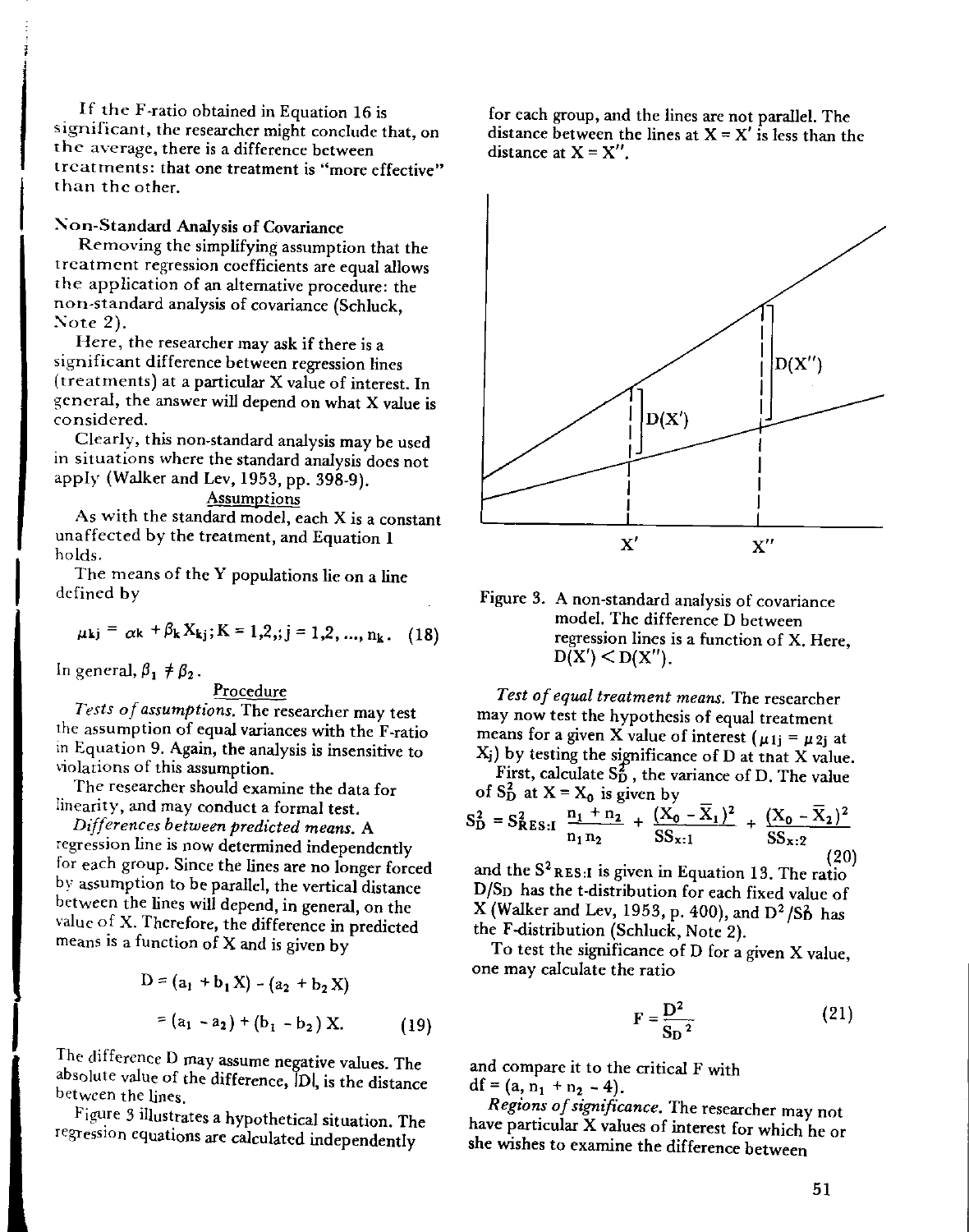treatments. Suppose the researcher calculates the **regression equations for the two treatments and** obtains the results illustrated in Figure 4. The **researcher may reasonably want to know the values** of X for which Treatment 1 is (significantly) more effective than Treatment 2, as well as the X values for which Treatment 2 is more effective. Methods for this approach were largely developed by Johnson and Neyman (see Johnson and Fay, 1950; Abelson, 1953).





From Equation 21, it is seen that the set of X values which yield a significant F are those which satisfy the inequality

$$
\frac{D^2}{S_D^2} > F_{critical}; \qquad (22)
$$

That is, the set of X values which make

$$
D^2 - F_{1-\alpha;1,n_1+n_2-4} S_D^2 > 0 \qquad (23)
$$

for the given level of significance  $\alpha$ . The set of X values satisfying Equations 22 and 23 are said to **constitute the "region of significance." To** determine the boundary values for this region, solve the equality

$$
D^2 - F_1 \alpha_{i1,n_1+n_2+4} S_D^2 = 0 \qquad (24)
$$

which is a quadratic equation in X. The solutions are presented by Walker and Lev (1953, p. 401) and adapted by Kerlinger (1973, p. 256), and are given by a modified quadratic formula:

$$
X = \frac{-B \pm \sqrt{B^2 - AC}}{A},
$$
 (25)

where

$$
A = -F_1 \cdot \alpha; 1, n_1 + n_2 \cdot 4 \cdot S_{RES:1}^2 \frac{1}{SS_{x:1}} + \frac{1}{SS_{x:2}} + (b_1 - b_2)^2 ;
$$
  
\n
$$
B = F_1 \cdot \alpha; 1, n_1 + n_2 \cdot 4 \cdot S_{RES:1}^2 \frac{\overline{X}_1}{SS_{x:1}} + \frac{\overline{X}_2}{SS_{x:2}} + (a_1 - a_2) (b_1 - b_2);
$$
  
\n(27)

$$
C = -F_{1-Q;1,n_1+n_2-4} S_{RES:1}^2 \frac{n_1 + n_2}{n_1 n_2} + \frac{\overline{X}_1^2}{SS_{x:1}} + \frac{\overline{X}_2^2}{SS_{x:2}} + (a_1 - a_2)^2.
$$
\n(28)

If  $B^2$  – AC  $\leq$  0, there is no real solution to Equation 25, and no boundary values exist. In that event, there is no region of significance (Walker and Lev, 1953, p. 402) unless the coefficient estimates are equal, when the entire X line may be either a region of significance (Borich, Godbout, and Wunderlich, Note 3) or one of nonsignificance. If  $B^2 - AC = 0$ , there is a single X value constituting the region of significance, a highly unlikely occurrence.

When Equation 25 yields two X values, say X' **and X", each value separates a region of significance from a region of nonsignificance.**

In Figure 4, hypothetical values of X' and X" are indicated. The set of all X values between X' **and X" constitutes a region of nonsignificance.** Therefore, the set of X values greater than or equal **to X" constitutes a region of significance where,** loosely stated, Treatment I is (significantly) more effective than Treatment 2. For X values less than **or equal to X', Treatment 2 is more effective.**

Figure 5 illustrates geometrically how the region of significance is determined. The solid line represents the difference function D for the two lines in Figure 4. Therefore, the X value at which the lines intersect in Figure 4 is the value at which  $D = 0$  (no difference) in Figure 5. The curved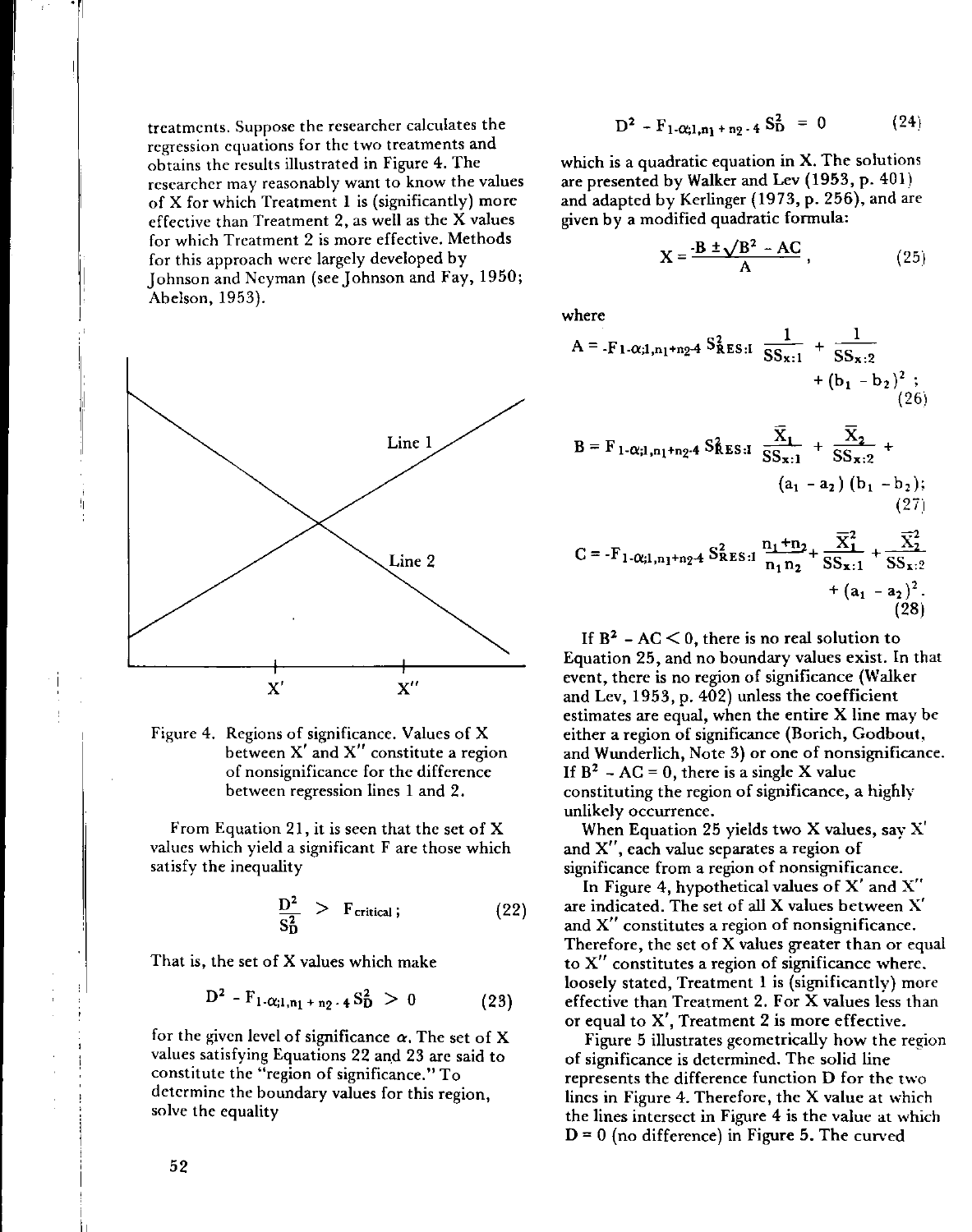

Figure 5. Confidence (dashed) lines about a difference (solid line) between two regression lines (not shown).

(dashed) lines in Figure 5 indicate a confidence interval about the D line. The two points at which the X-axis intersects the curved lines are the X' and X" values indicated in Figure 4. Roughly stated, for X values such that  $X \leq X'$  or  $X \geq X''$ , one is confident that the difference between treatment **means is not equal to zero.**

Unfortunately, when Equation 25 has two solutions, the values of X between these solutions do not always constitute the region of nonsignificance. Sometimes they may constitute the region of significance. To determine which situation holds, One calculates the value of X for which  $D(X) = 0$ : this is, the X value for which the regression lines intersect. This X value will always lie in a region of nonsignificance, For the situation illustrated in Figures 4 and 5, this X value lies in the region between  $X'$  and  $X''$ ; therefore, this **region is one of** nonsignificancc,

# Computer Programs

Computer packages are available for performing the analyses. The standard analysis of covariance may easily be done using, for example, one of the Biomedical (BMO) Computer Programs: BMD04V, "The **analysis of covariance." Furthermore,** BMD05V (General Linear Hypothesis) can assist in performing a non-standard analysis but the data must be entered in a peculiar manner.

A more versatile package is MULGEN (Multivariate General Linear Model), although it is not widely available. MULGEN can routinely perform the standard analysis of covariance. In addition, when used in conjunction with the program COVARY, MULGEN performs nonstandard analysis for any number of X values of interest. Analysis with non-linear regression lines may also be done.

If the researcher wishes to compute regions of significance, programs for this purpose are reported in the literature. For example, Carroll and Wilson (1970) and Borich (1971) report such programs. Borich and Wunderlich (1973) extended the computer analysis to the case of two covariates. A manual by Borich, Godbout, and Wunderlich (Note 3) discusses a set of programs which compute **regions of significance with either one or two covariates, and also allow for curvilinear regression** lines.

### Summary and Conclusions

The researcher must choose the model with care. The data cannot be expected to conform to an unrealistic model. Perhaps theory, as well as the data, will guide the researcher.

Certainly, the researcher will wish to consider the assumptions of any model which may potentially be adopted. In some cases, the researcher may conduct formal tests of the assumptions; however, when employing multiple tests (or confidence intervals), care should be taken to adjust the level of significance for a single test (see Miller, 1966).

It is seldom the case in statistical analysis that clearly defined rules can be established to guide a **researcher. For example, suppose the researcher tests an assumption of equal variances, and obtains** an F-ratio which just exceeds the tabled F at the chosen level of significance. In deciding whether to proceed with an analysis of covariance, the researcher should consider the insensitivity of the analysis to that assumption. Of course, the obtained F might have failed to exceed the tabled F had another level of significance been chosen.

A critical difference between the standard and non-standard analysis of covariance models arises from the latter model's assumption of parallel regression lines. Some researchers will choose to test that assumption for their data. If the hypothesis of parallel lines is rejected, the researcher might be likely to employ a nonstandard procedure. However, researchers often view a failure to reject the hypothesis as a